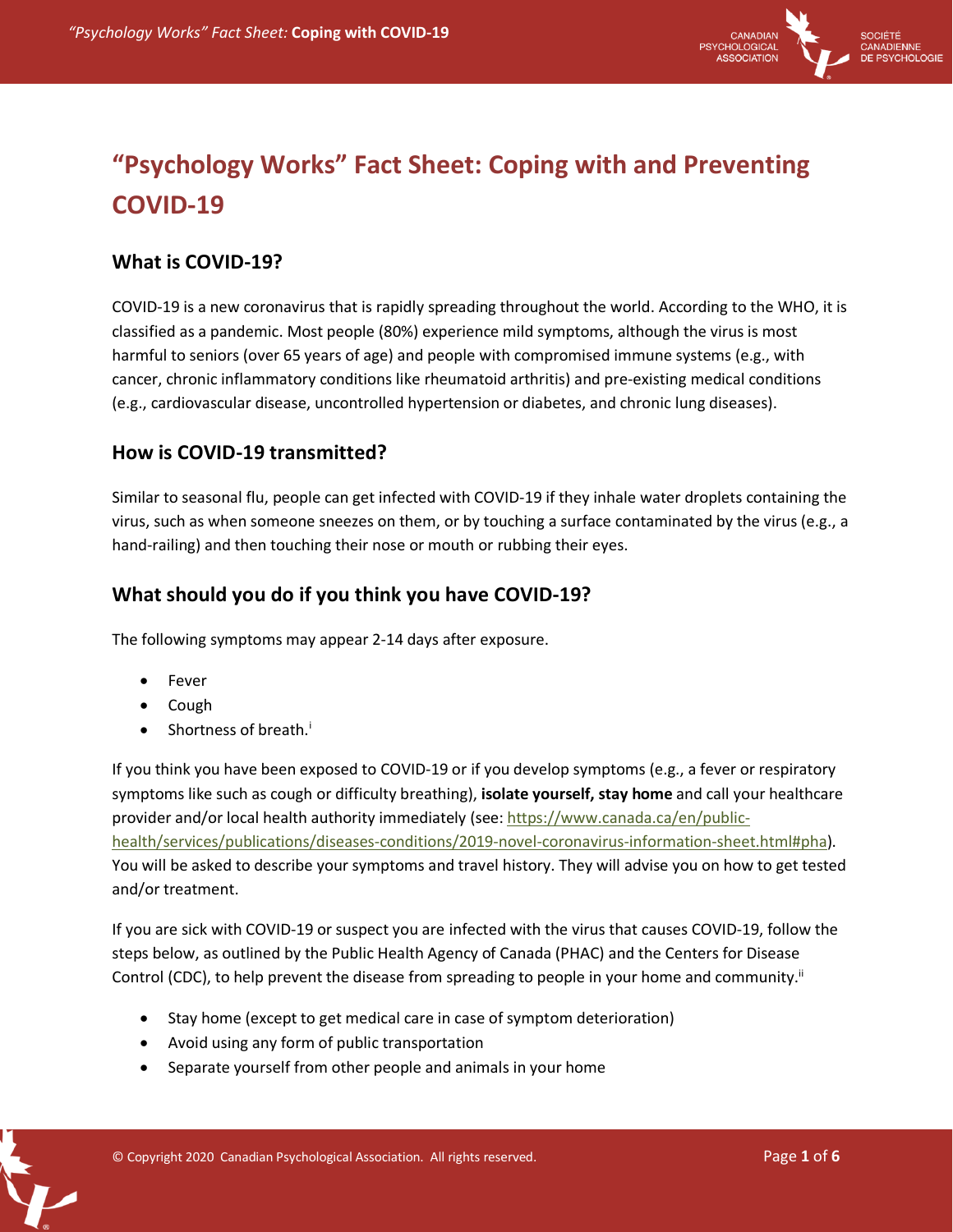

- Cough and sneeze into your arm or elbow
- **•** Immediately dispose of used tissues
- Clean your hands often
- Avoid sharing personal household items (particularly towels)
- Clean all "high-touch" surfaces every day
- Monitor your symptoms and seek prompt medical attention if your illness is worsening (e.g., difficulty breathing)
- Call ahead before visiting your doctor
- If you choose to wear a facemask, remember that it is important to continue to practice all the other hygiene behaviors such as handwashing

## **What is the best way to keep safe?**

Currently, there is no vaccine for COVID-19. Human behaviour is key to the spread of COVID-19, and behavioural strategies may help to reduce transmission. The best way of protecting yourself is to wash your hands regularly with soap and water before and after meals and after touching 'public' surfaces (like doorknobs or handles). Keep your hands away from your face and cover your coughs and sneezes (e.g., coughing into your arm). The recommended way of doing these things may be different than how you are used to doing them. Using **evidence-based behavioral strategies may help you adapt your daily routines to keep you safer**:

- *1. Up-skill how you wash your hands:* Washing our hands is often part of our daily routines already, but to be effective in preventing transmission of the virus, **most of us probably need to wash our hands**  *better* **and** *for longer*:
	- Make sure you have soap or alcohol-based\* hand sanitizer available; if you're worried about dry hands, bring moisturiser with you (\*alcohol content should be 60% or higher)
	- Wash your hands for *at least* 20 seconds. Humming a song (e.g. happy birthday) that lasts that long may help with timing. ("If I'm washing my hands, I will hum happy birthday!")
	- Put soap on the back and front of your hands, under your nails and between your fingers
	- Make it more salient: consider making it more memorable by telling yourself "when washing my hands, I will wash them as if I just cut up a jalapeno and need to take out my contact lenses!"
- 2. *Social Distancing:* Social distancing is a term applied to certain actions that are taken by Public Health officials to stop or slow down the spread of a highly contagious disease, and ensure our public health system can continue to meet the demands placed on it. The **figure below** depicts the critical role that social distancing can play to reduce the spread in a short period of time. *Social distancing is one of the most effective measures for reducing the overall speed of transmission, to protect and preserve the capacity of the healthcare system to care for severe cases.* Social distancing is specific to limiting physical/in-person connections. It is important to stay connected to each other through other means to maintain our connections and support one another (email, phone, social media)

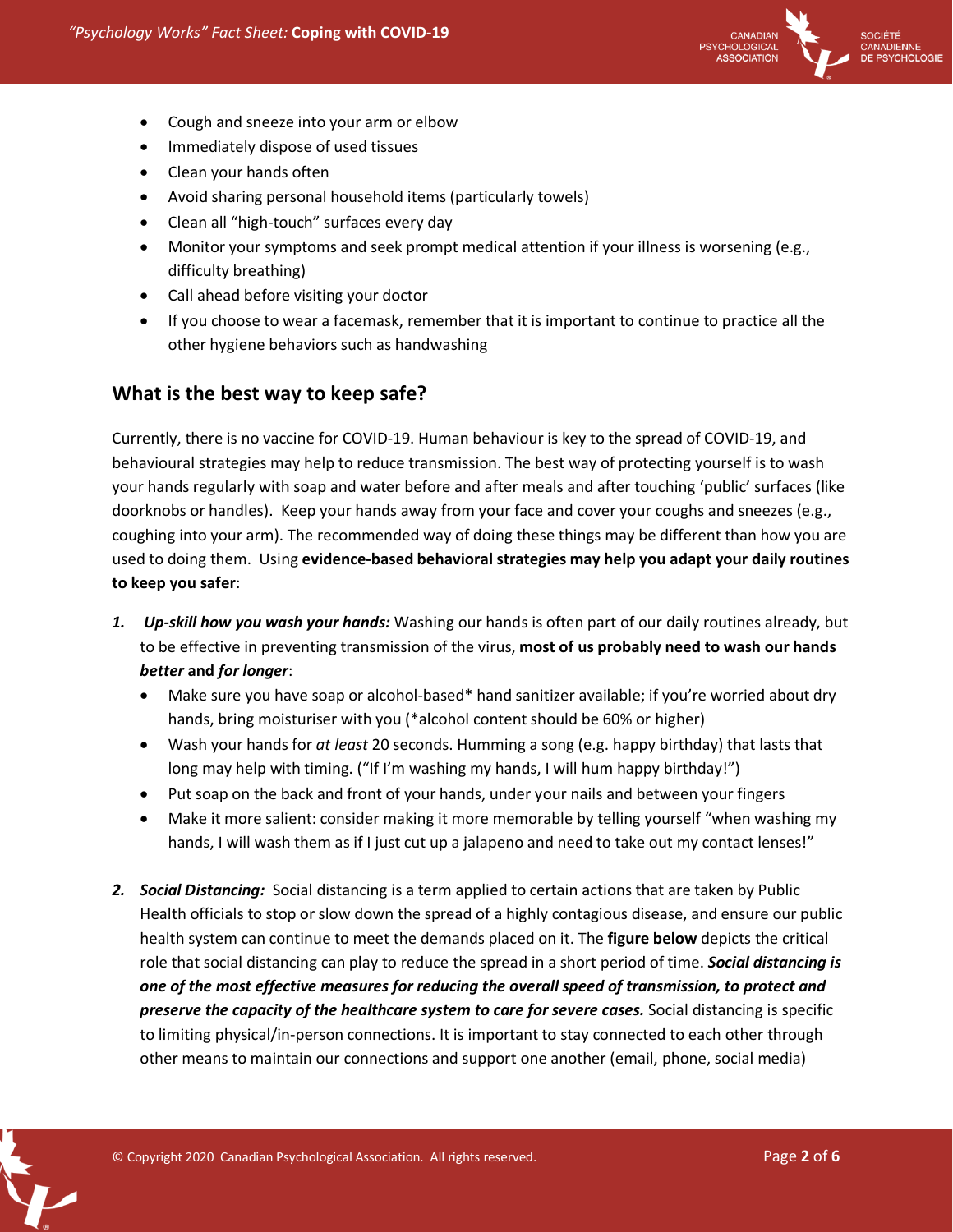

Social distancing measures include limiting large groups of people coming together, closing buildings, and canceling events. Examples of social distancing measures can include: suspending classes in or closing schools, modifying hours of operations for services, changing workplace practices to allow flexible shift plans and tele-work, closing theatres, cancelling large scale indoor and outdoor events (e.g. sporting events, concerts, parades, festivals), and suspending or limiting transportation means.

## **FLATTENING THE CURVE**

A look at the importance of slowing the spread of a virus, so that the rate of infection doesn't outpace the resources to fight against it.



#### *3. Am I really touching my face that much? Yes!*

To be transmitted, COVID-19 needs access, and that is usually through your nose, mouth or eyes. Over the course of the day, most people touch their face a few dozen times, often without realizing it. Potentially effective behavioural strategies to stop touching your face are:

- Use 'if-then' plans to 'program' that automatic part of your brain to be more aware of when you touch your face to curb this behaviour. For example, "If I find myself resting my hand on my chin, I will remind myself that I want to stop the spread of COVID-19".
- Ask your family/friends/coworkers to monitor and give you feedback on how often you touch your face without realizing it; make a game out of it to track each other, aiming to touch your face less. You might be amazed at how often you touch your face without realizing it.
- *4. Replace handshakes and kissing cheeks:* Shaking hands and kissing cheeks are common ways of greeting in Canadian society. Developing alternative ways of friendly connection during the COVID-19 outbreak. Bumping feet, elbows, or bowing could avoid transmission while maintaining our important social connections. While initially a bit awkward, explaining *why* may help to normalize it.

#### *5. Restrict all non-essential travel until further notice:*

- Canada's chief public health officer, Dr. Theresa Tam, is advising all Canadians to postpone or cancel all non-essential travel outside of Canada until further notice.
- If you plan to travel, stay informed of Canadian travel advisories as well as those for your travel destination.
- If you are flying, confirm travel policies and restrictions with your airline (this includes ensuring return or alternate flights can be secured should flight restrictions change).
- Ensure you have appropriate health and travel insurance including cancellation insurance 'for any reason'.
- When considering whether or not to travel, keep in mind that local and foreign travel restrictions and border controls are changing everyday. If you do decide to travel, be aware that borders could close at any time and you may be forced to extend your stay.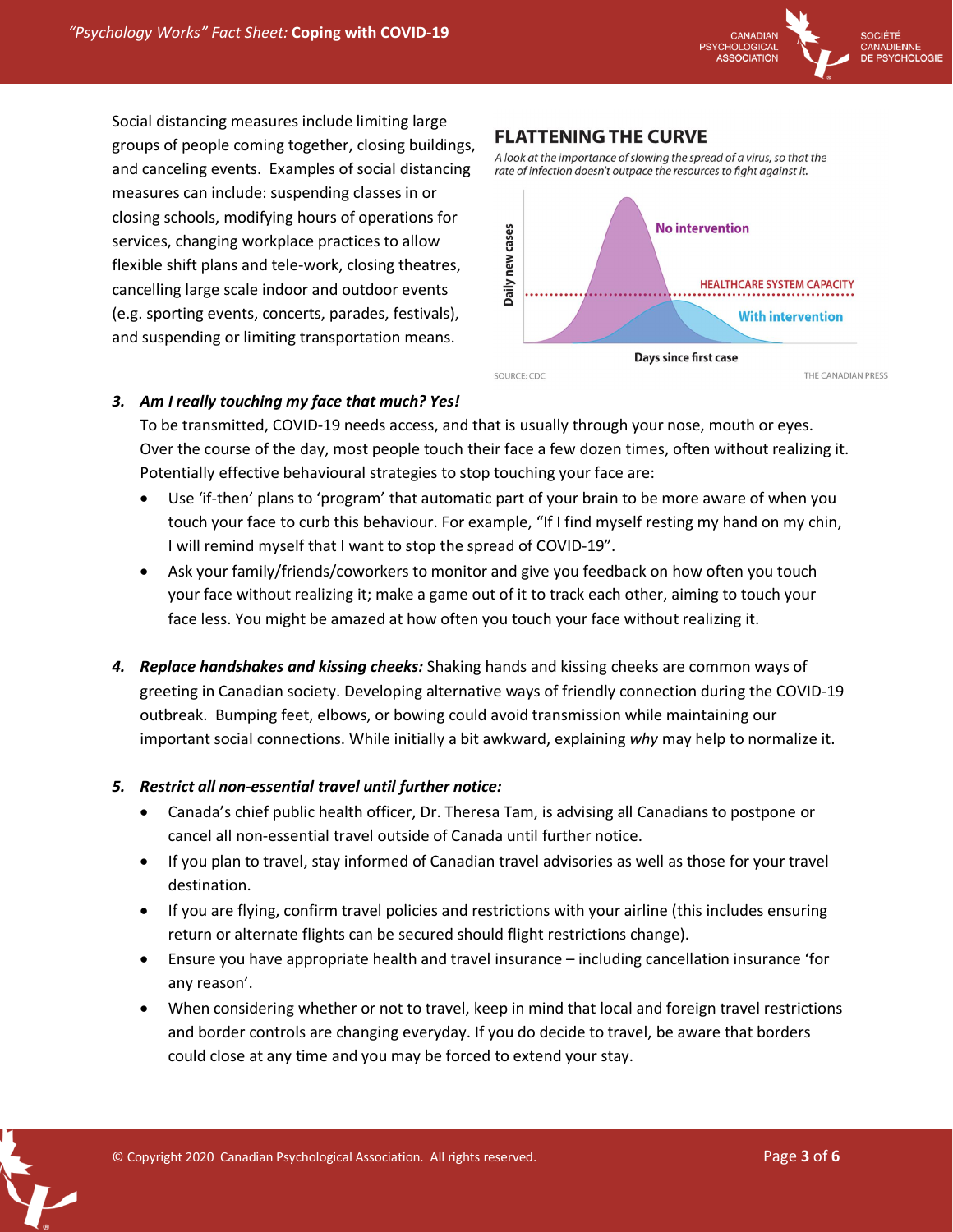

*6. Get the vaccine once it becomes available*: Current estimates by the World Health Organization (WHO) are that developing a vaccine is at least 18 months away. When a vaccine is made available, it is important to make the time to get vaccinated for yourself, as well as for those who can't be vaccinated due to medical and other reasons. We can help everyone stay safe if all of us get vaccinated, because we won't spread infection. This is called "herd immunity." When it comes to vaccination, *ensuring the greatest amount of community coverage is key for optimal prevention and protection of vulnerable populations (seniors, those with health conditions).* 

## **Psychological reactions to COVID-19: Why are they important?**

Psychological factors play an important role in how people and communities respond to illness and manage its spread.

Some people *under-respond* to the threat of COVID-19. These people think the danger is exaggerated. Under-responders may not practice good hygiene, they don't get vaccinated, and they don't stay home if they're sick; these behaviours help infection to spread. To accurately assess the risks of COVID-19, check out the websites of the PHAC, WHO or CDC (see below for links to updated resources). *Under-responding*  could spread infection to family and friends.

Some people *over-respond* to the threat of COVID-19. These people become highly anxious about the infection and may go to great lengths to keep themselves safe. They may become xenophobic (i.e., needlessly frightened of foreign people), and may hoard supplies of food and other necessities. Overresponding by one person seeds fear in others because fear is contagious, so the more you see people buying toilet paper makes you believe that toilet paper may run out, leading you to rush out and stock up (needlessly). Moreover, if you hoard food, toilet paper, or hand sanitizer that you are not likely to need for example, then other people in your community have less access to them.

## **What can people do to stay calm but remain appropriately vigilant?**

- 1. Listen to the advice of health authorities such as PHAC, the WHO and CDC for more local information about if/how COVID-19 is spreading in your area. See resources below.
- 2. Change your habits around washing hands, touching your face, socializing and coughing see behavioural strategies above.
- 3. Some degree of concern is reasonable if it leads you to be proactive and take appropriate precautions, like staying home or social distancing, hand washing and sanitizing, and refraining from unnecessary travel. Otherwise, you should feel confident about carrying on with your everyday life as usual, with some minor adaptations. For example, if you typically go to the gym for your workout, consider going for a walk or a run in your neighborhood. If you go to a restaurant, skip the buffet and

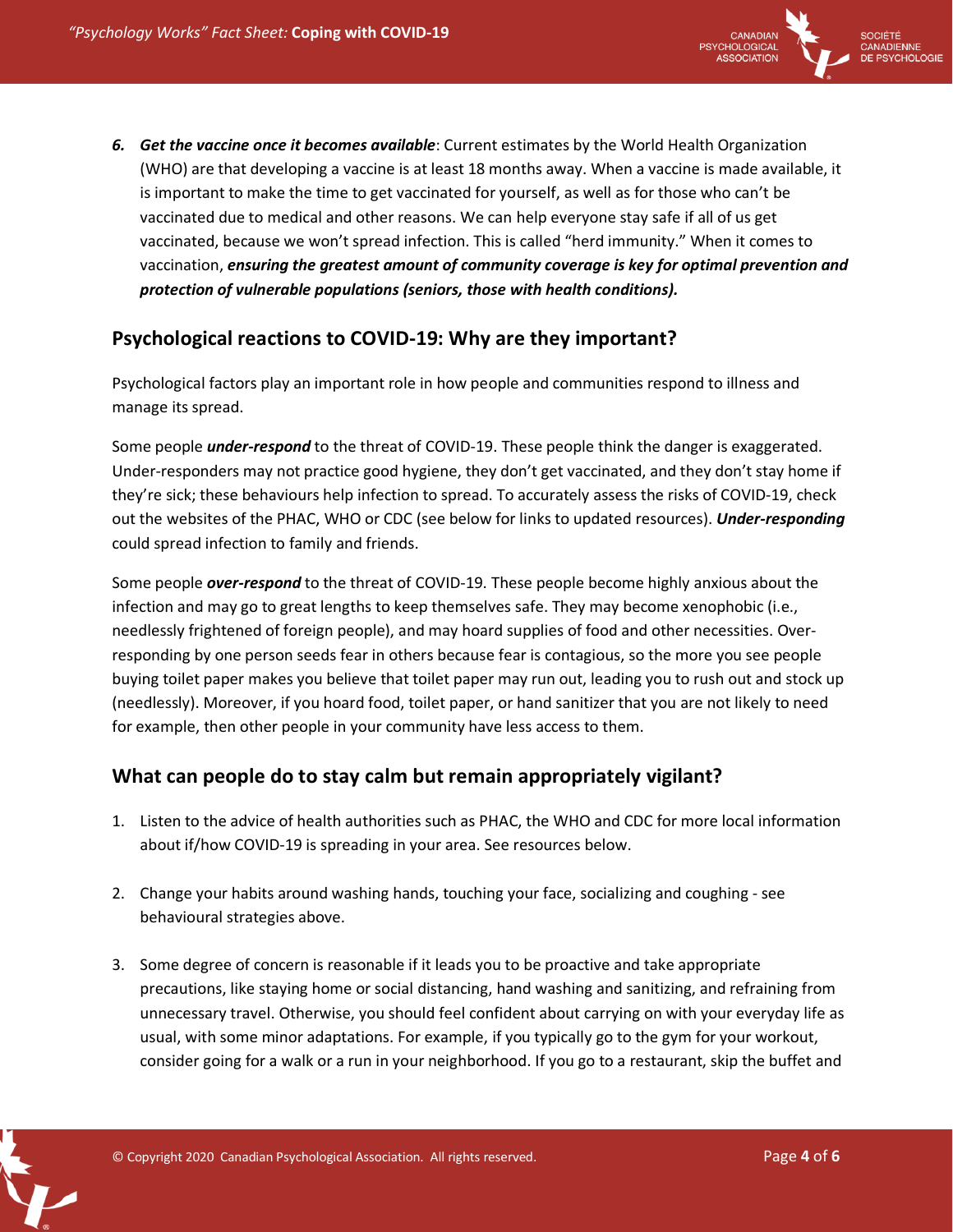

order a la carte. As long as there is no evidence of 'community transmission' (which is transmission of the virus from person to person through community contact rather than contracting it through travel), you should feel confident about maintaining several aspects of your routine, including going out.

- 4. Keep things in perspective by consulting sources of information that are balanced and evidencebased, such as the PHAC, the WHO, and other credible sources (see links below). Remind yourself that the graphic images on the Internet, or the rumors on social media, may exaggerate the actual threat. The images of empty shelves in supermarkets are compelling visuals but are not necessarily common and may be confined to certain areas. No one is posting images of full shelves and calm shoppers because those images aren't newsworthy. If you feel anxious when following news media or social media, limit your exposure.
- 5. Fear is contagious. If you act frightened or engage in panic buying, then others will react with fear as well. You have a responsibility to your loved ones, friends, and the rest of the community to deal with the COVID-19 outbreak in a sensible, reasoned manner. Try to "lead by example".
- 6. Remind yourself that the current crisis will pass, and life will return to normal.

## **Where can I get more information?**

- Further advice for behavioural strategies to reduce transmission: https://blogs.bmj.com/bmj/2020/03/03/behavioural-strategies-for-reducing-covid-19-transmissionin-the-general-population/
- Up to date case tracking worldwide and in Canada using Johns Hopkins interactive tracker: https://www.arcgis.com/apps/opsdashboard/index.html#/bda7594740fd40299423467b48e9ecf6
- Guidance that is regularly updated from trusted sources:
	- o **Public Health Agency of Canada:** https://www.canada.ca/en/publichealth/services/diseases/2019-novel-coronavirus-infection.html
	- o **World Health Organization**: https://www.who.int/health-topics/coronavirus
	- o **US Centres for Disease Control and Prevention:** https://www.cdc.gov/coronavirus/2019 ncov/
- *The Psychology of Pandemics: Preparing for the Next Global Outbreak of Infectious Disease*. By S. Taylor (2019). Newcastle upon Tyne: Cambridge Scholars Publishing.
- *It's Not All in Your Head: How Worrying About Your Health Could be Making You Sick - and What You Can Do About It*. By G.J.G. Asmundson & S. Taylor (2004). New York: Guilford Press.